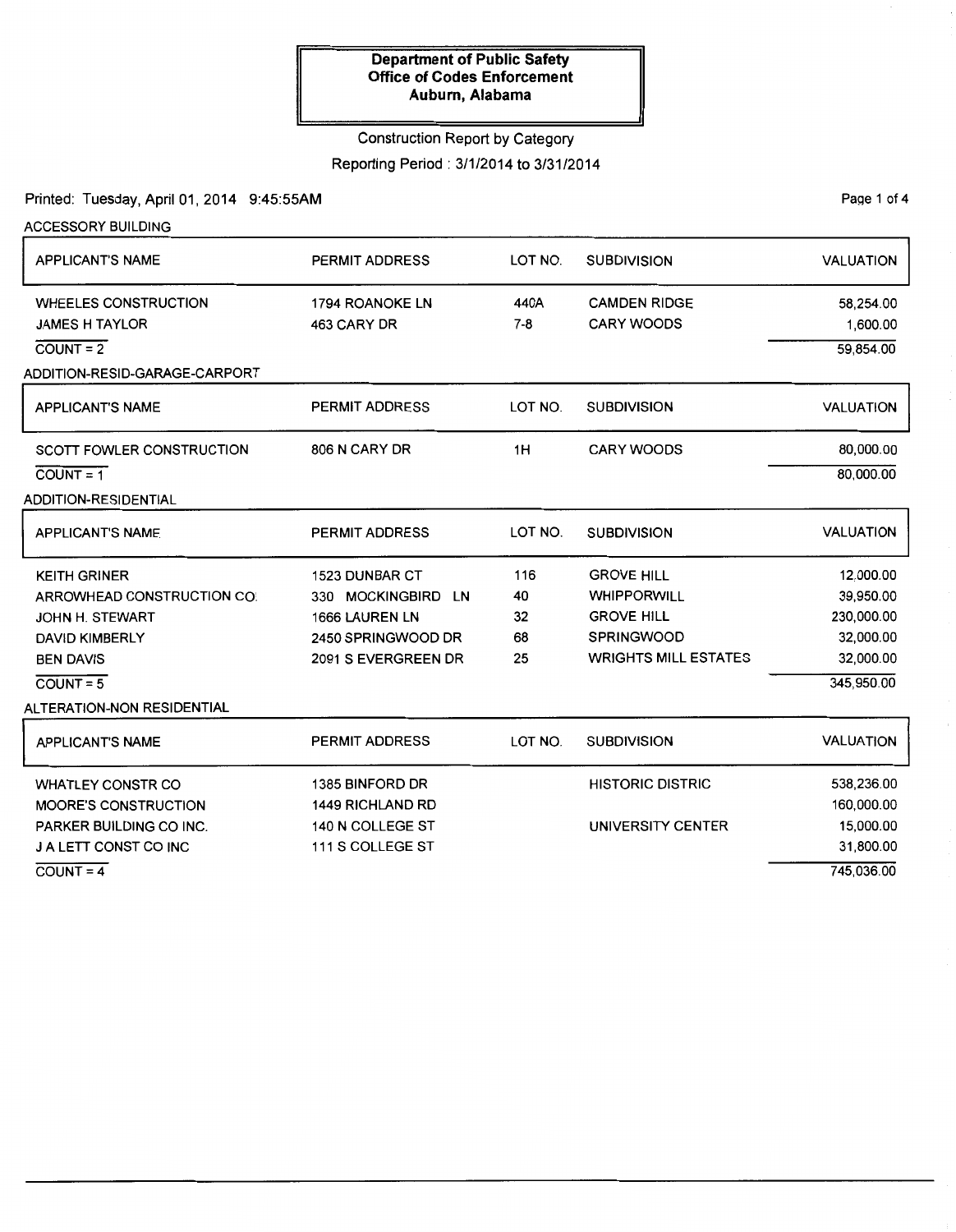# Construction Report by Category Reporting Period: 3/1/2014 to 3/31/2014

# Printed: Tuesday, April 01, 2014 9:45:55AM Page 2 of 4

### ALTERATION-RESIDENTIAL

| <b>APPLICANT'S NAME</b>                 | PERMIT ADDRESS                     | LOT NO.    | <b>SUBDIVISION</b> | <b>VALUATION</b> |  |  |
|-----------------------------------------|------------------------------------|------------|--------------------|------------------|--|--|
| THD @ HOME SERVICES                     | 413 GREEN ST                       |            |                    | 3,614.00         |  |  |
| <b>STUART WHATLEY</b>                   | 296 CHEWACLA DR                    | 13,500.00  |                    |                  |  |  |
| <b>ALLAN RAY</b>                        | <b>721 WRIGHTS MILL RD</b>         | 50,000.00  |                    |                  |  |  |
| <b>RAND DENTERPRISES</b>                | 627 PITTS ST                       |            |                    | 9,485.00         |  |  |
| <b>R AND D ENTERPRISES</b>              | 425 WEBSTER RD                     |            |                    | 9,510.00         |  |  |
| QUALITY CONSTRUCTION-JEFF PITT          | <b>1410 FISK CT</b>                |            |                    | 4,500.00         |  |  |
| HIVE PARTNERS, LLC                      | 573 S GAY ST                       |            |                    | 7,500.00         |  |  |
| MIKE KEEL CONSTRUCTION                  | 920 DEWEY ST                       |            |                    | 7,375.00         |  |  |
| <b>MIKE KEEL CONSTRUCTION</b>           | 606 SPENCER AVE                    |            |                    | 5,894.00         |  |  |
| AKT CONSTRUCTION COMPANY                | 205 S CEDARBROOK DR                |            |                    | 8,000.00         |  |  |
| SOUTH EAST ALABAMA MINORITY             | 2207 WRIGHTS MILL RD               |            |                    | 7,000.00         |  |  |
| <b>DAVID KIMBERLY</b>                   | 2326 WRIGHTS MILL RD               |            |                    | 18,000.00        |  |  |
| S & A CONTRACTING                       | 2428 E UNIVERSITY DR, UNIT<br>1701 |            |                    | 1,125.00         |  |  |
| <b>B &amp; D CONSTRUCTION</b>           | 502 OAK MEADOW LN                  |            |                    | 1,759.00         |  |  |
| THD @ HOME SERVICES                     | <b>1514 STUART CIR</b>             |            |                    | 11,555.00        |  |  |
| <b>MID SOUTH SIDING</b>                 | 620 FORESTDALE DR                  |            |                    | 4,600.00         |  |  |
| $COUNT = 16$                            |                                    |            |                    | 163,417.00       |  |  |
| AMUSEMENT/SOCIAL/RECREATIONAL           |                                    |            |                    |                  |  |  |
| <b>APPLICANT'S NAME</b>                 | <b>PERMIT ADDRESS</b>              | LOT NO.    | <b>SUBDIVISION</b> | <b>VALUATION</b> |  |  |
| <b>GEORDAN COMMUNITIES</b>              | <b>192 TIVOLI VILLAGE DR</b>       | 64         | <b>TIVOLI</b>      | 40,921.79        |  |  |
| <b>ECOLOGICAL POOL SYSTEMS</b>          | 1593 OLIVIA WAY                    | 25,000.00  |                    |                  |  |  |
| <b>ECOLOGICAL POOL SYSTEMS</b>          | 2198 ROXANNA CT                    | 25,000.00  |                    |                  |  |  |
| <b>SAGE COMPANY LLC</b>                 | 905 DAKOTA DR                      | 30,000.00  |                    |                  |  |  |
| <b>M D THOMAS CONST. INC.</b>           | 2194 WATERCREST DR                 | 62,600.00  |                    |                  |  |  |
| <b>HUGHES POOLS</b>                     | <b>192 TIVOLI VILLAGE DR</b>       | 49,975.00  |                    |                  |  |  |
| $COUNT = 6$                             |                                    | 233,496.79 |                    |                  |  |  |
| FIVE OR MORE FAMILY BUILDING            |                                    |            |                    |                  |  |  |
| <b>APPLICANT'S NAME</b>                 | <b>PERMIT ADDRESS</b>              | LOT NO.    | <b>SUBDIVISION</b> | VALUATION        |  |  |
| <b>CARTER &amp; CARTER CONSTRUCTION</b> | <b>160 N ROSS</b>                  |            |                    | 28,590,514.00    |  |  |
| $COUNT = 1$                             |                                    |            |                    | 28,590,514.00    |  |  |
| OFFICE/BANK/PROFESSIONAL                |                                    |            |                    |                  |  |  |
| <b>APPLICANT'S NAME</b>                 | <b>PERMIT ADDRESS</b>              | LOT NO.    | <b>SUBDIVISION</b> | <b>VALUATION</b> |  |  |
| <b>DAN KENNEFICK</b>                    | 2178 MOORES MILL RD                |            |                    | 322,757.33       |  |  |
| $COUNT = 1$                             |                                    |            |                    | 322,757.33       |  |  |
|                                         |                                    |            |                    |                  |  |  |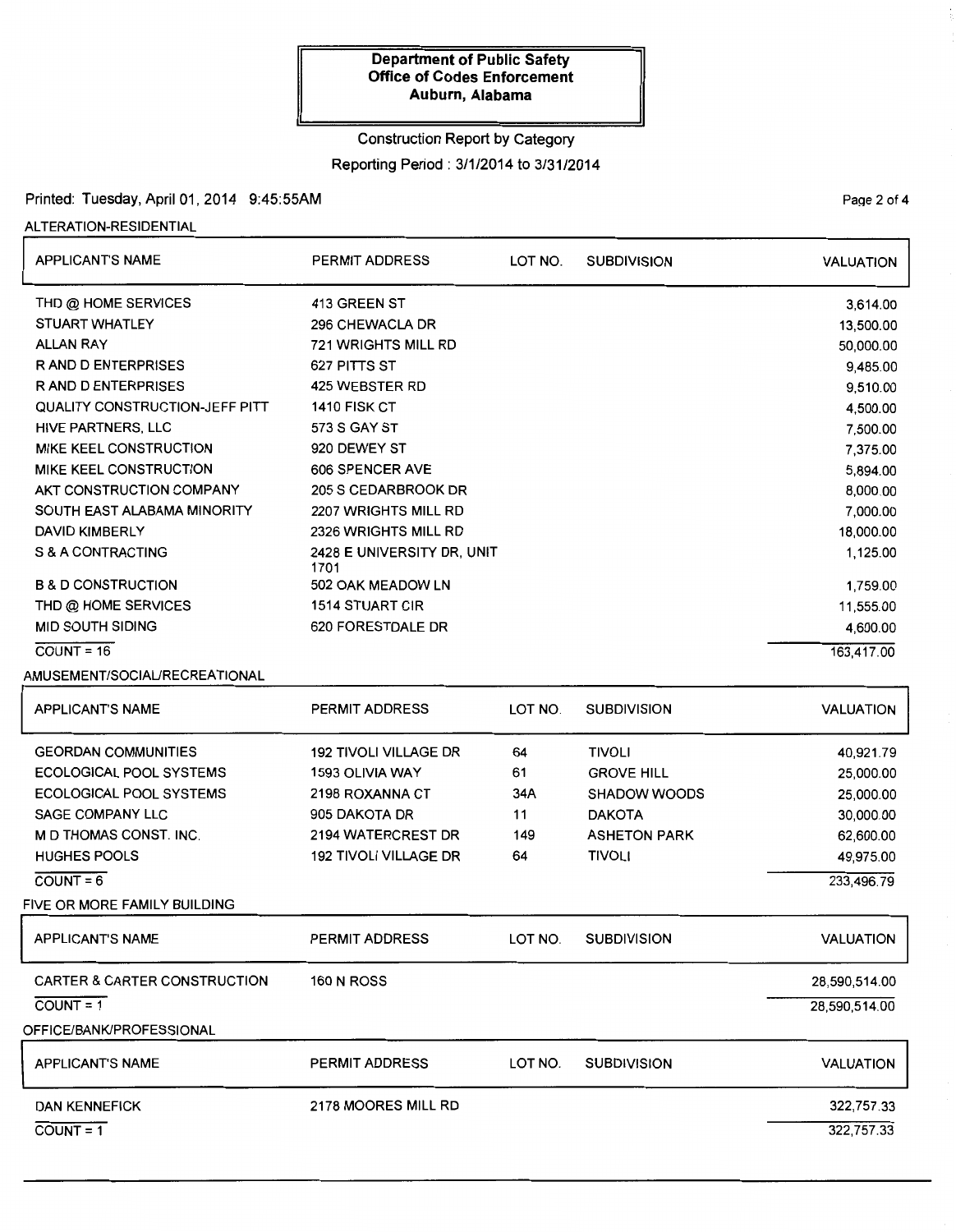# Construction Report by Category

Reporting Period: 3/1/2014 to 3/31/2014

PaQe 3 of 4

### Printed: Tuesday, April 01, 2014 9:45:55AM

OTHER NON-HOUSEKEEPING SHELTER

| <b>APPLICANT'S NAME</b>      | <b>PERMIT ADDRESS</b>    | LOT NO.    | <b>SUBDIVISION</b> | <b>VALUATION</b> |  |  |  |
|------------------------------|--------------------------|------------|--------------------|------------------|--|--|--|
| <b>DAVID WALKER</b>          | 1823 OPELIKA RD          |            |                    | 237,660.00       |  |  |  |
| <b>DAVID WALKER</b>          | 1823 OPELIKA RD          | 118,830.00 |                    |                  |  |  |  |
| $COUNT = 2$                  |                          |            |                    |                  |  |  |  |
| ROOFING- NON RESIDENTIAL     |                          |            |                    | 356,490.00       |  |  |  |
| APPLICANT'S NAME             | <b>PERMIT ADDRESS</b>    | LOT NO.    | <b>SUBDIVISION</b> | <b>VALUATION</b> |  |  |  |
| <b>SUPERIOR ROOFING</b>      | 848 GENTRY DR            |            |                    | 18,725.00        |  |  |  |
| <b>SUPERIOR ROOFING</b>      | 126 TICHENOR AVE         |            |                    | 4,000.00         |  |  |  |
| $COUNT = 2$                  |                          |            |                    | 22,725.00        |  |  |  |
| ROOFING-RESIDENTIAL          |                          |            |                    |                  |  |  |  |
| <b>APPLICANT'S NAME</b>      | <b>PERMIT ADDRESS</b>    | LOT NO.    | <b>SUBDIVISION</b> | <b>VALUATION</b> |  |  |  |
| <b>SIMPSON ROOFING</b>       | <b>1110 DREW LN</b>      |            |                    | 3,600.00         |  |  |  |
| <b>DELOIS MADDOX</b>         | 2207 WRIGHTS MILL RD     |            |                    | 4,500.00         |  |  |  |
| CALDWELL CONTRACTING LLC     | 538 HEARD AVE            |            |                    | 7,200.00         |  |  |  |
| <b>SUPERIOR ROOFING</b>      | 647 EAST LN              |            |                    | 9,375.00         |  |  |  |
| TRIPLE B CONSTRUCTION        | 1319 N COLLEGE ST        |            |                    | 8,377.00         |  |  |  |
| <b>SUPERIOR ROOFING</b>      | 118 N RYAN ST            |            |                    |                  |  |  |  |
| <b>SUPERIOR ROOFING</b>      | 811 HEARD CT             |            |                    | 8,090.00         |  |  |  |
| <b>SUPERIOR ROOFING</b>      | 1237 SUNNYSLOPE CT       |            |                    | 9,880.00         |  |  |  |
| SUPERIOR ROOFING             | <b>1869 HILLTON CT</b>   |            |                    | 15,450.00        |  |  |  |
| SUPERIOR ROOFING             | 262 HEDGEROW CIR         |            |                    | 10,665.00        |  |  |  |
| $COUNT = 10$                 |                          |            |                    | 82,482.00        |  |  |  |
| SINGLE FAMILY HOUSE-ATTACHED |                          |            |                    |                  |  |  |  |
| <b>APPLICANT'S NAME</b>      | PERMIT ADDRESS           | LOT NO.    | <b>SUBDIVISION</b> | <b>VALUATION</b> |  |  |  |
| <b>JTF PROPERTIES</b>        | 353 N DONAHUE DR, A      |            |                    | 115,407.40       |  |  |  |
| HIVE PARTNERS, LLC           | 213 OLD STONEHOUSE WAY 1 |            | <b>CIRCA</b>       | 328,830.00       |  |  |  |
| HIVE PARTNERS, LLC           | 217 OLD STONEHOUSE WAY 1 |            | <b>CIRCA</b>       | 243, 169.95      |  |  |  |
| <b>JTF PROPERTIES</b>        | 353 N DONAHUE DR, B      |            |                    | 115,407.40       |  |  |  |
| <b>JTF PROPERTIES</b>        | 353 N DONAHUE DR, C      |            |                    | 115,407.40       |  |  |  |
| <b>JTF PROPERTIES</b>        | 353 N DONAHUE DR, D      |            |                    | 115,407.40       |  |  |  |
| <b>JTF PROPERTIES</b>        | 353 N DONAHUE DR, E      |            |                    | 115,407.40       |  |  |  |
| <b>JTF PROPERTIES</b>        | 353 N DONAHUE DR, F      |            |                    | 115,407.40       |  |  |  |
| <b>JTF PROPERTIES</b>        | 353 N DONAHUE DR, G      |            |                    | 115,407.40       |  |  |  |
| <b>JTF PROPERTIES</b>        | 353 N DONAHUE DR, H      |            |                    | 115,407.40       |  |  |  |
| $COVNT = 10$                 |                          |            |                    | 1,495,259.15     |  |  |  |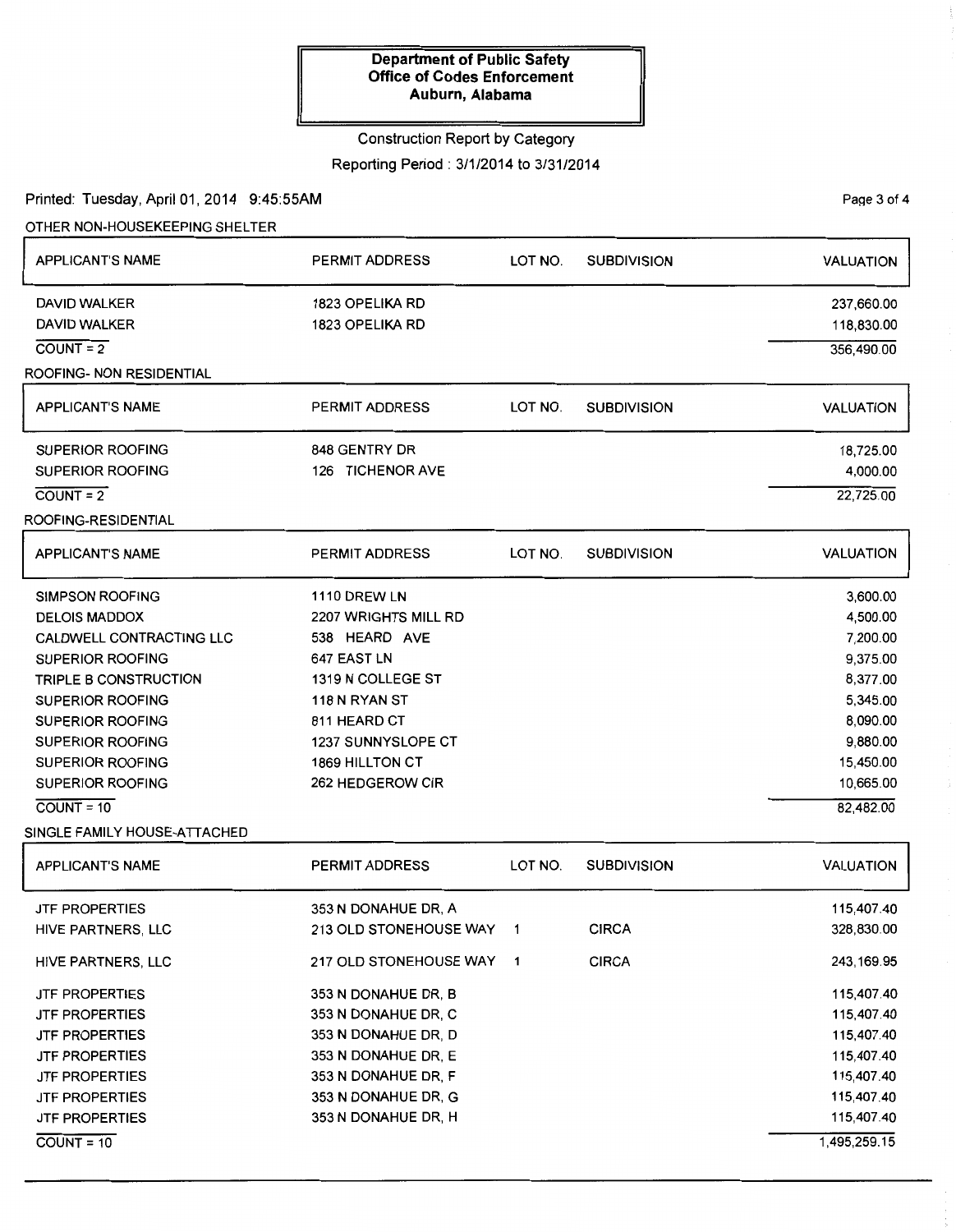# Construction Report by Category

Reporting Period: 3/1/2014 to 3/31/2014

### Printed: Tuesday, April 01, 2014 9:45:55AM

#### SINGLE FAMILY HOUSE-DETACHED

| <b>APPLICANT'S NAME</b>       | PERMIT ADDRESS                             | LOT NO.                            | <b>SUBDIVISION</b>           | <b>VALUATION</b> |  |
|-------------------------------|--------------------------------------------|------------------------------------|------------------------------|------------------|--|
| <b>LANDMARK BUILDERS LLC</b>  | 1428 MCCURRY LN                            | 10                                 | <b>MCCURRY HILLS</b>         | 454,267.73       |  |
| <b>GEORDAN COMMUNITIES</b>    | 299 FLAGSTONE PL                           | 81                                 | STONEWOOD FARMS              | 442,011.49       |  |
| <b>GEORDAN COMMUNITIES</b>    | 2323 TUSCANY PL                            | 6                                  | <b>TIVOLI</b>                | 263,394.92       |  |
| <b>TRUE BUILT HOMES</b>       | 1514 ALEX AVE                              | 148                                | <b>EAST LAKE SUBDIVISION</b> | 327,604.48       |  |
| <b>JRB HOMES INC.</b>         | 632 N DONAHUE DR                           |                                    |                              | 222,000.00       |  |
| <b>RIVERCHASE HOMES LLC</b>   | 4136 CREEKVIEW CT                          | 43                                 | <b>PARKERSON MILL</b>        | 281,297.95       |  |
| <b>STONE MARTIN BUILDERS</b>  | 2417 CHURCHILL CIR                         | 34                                 | <b>LUNDY WEST</b>            | 138,659.34       |  |
| <b>STONE MARTIN BUILDERS</b>  | 2578 CHURCHILL CIR                         | 27                                 | <b>LUNDY WEST</b>            | 198,461.31       |  |
| <b>MICHAEL SCHUMACHER</b>     | 1511 BEAM CT                               | 153                                | <b>EAST LAKE SUBDIVISION</b> | 366,221.53       |  |
| <b>HOLLAND HOMES INC.</b>     | 1475 REYNOLDS DR                           | <b>12A</b>                         | <b>STONE CREEK</b>           | 250,001.66       |  |
| DILWORTH DEVELOPMENT          | 1666 MARIE LOOP                            | 67                                 | <b>EAST LAKE SUBDIVISION</b> | 446,732.16       |  |
| D.R. HORTON INC.              | 2606 MIMMS LN                              | 93                                 | <b>MIMMS TRAIL</b>           | 180,383.77       |  |
| D.R. HORTON INC.              | 2610 MIMMS LN                              | <b>MIMMS TRAIL</b><br>94           |                              | 202,711.03       |  |
| D.R. HORTON INC.              | 2602 MIMMS LN                              | <b>MIMMS TRAIL</b><br>92           |                              | 203,941.03       |  |
| DILWORTH DEVELOPMENT          | 515 BERKELEY AVE                           | 10<br><b>BEAUMONT</b>              |                              | 335,534.66       |  |
| DILWORTH DEVELOPMENT          | 1531 MARIE LOOP                            | 49<br><b>EAST LAKE SUBDIVISION</b> |                              | 336,278.50       |  |
| $COUNT = 16$                  |                                            |                                    |                              | 4,649,501.56     |  |
| STORE/CUSTOMER SERVICE        |                                            |                                    |                              |                  |  |
| <b>APPLICANT'S NAME</b>       | <b>PERMIT ADDRESS</b>                      | LOT NO.                            | <b>SUBDIVISION</b>           | <b>VALUATION</b> |  |
| <b>DAVID WALKER</b>           | 1823 OPELIKA RD                            |                                    |                              | 684,612.00       |  |
| $COUNT = 1$                   |                                            |                                    |                              | 684,612.00       |  |
| STRUCTURE OTHER THAN BUILDING |                                            |                                    |                              |                  |  |
| <b>APPLICANT'S NAME</b>       | PERMIT ADDRESS                             | LOT NO.                            | <b>SUBDIVISION</b>           | <b>VALUATION</b> |  |
| DILWORTH DEVELOPMENT          | <b>1686 YARBROUGH FARMS</b><br><b>BLVD</b> |                                    |                              | 15,000.00        |  |
| <b>COOL HAND CONSTRUCTION</b> | 920 SLAUGHTER AVE                          |                                    |                              | 200.00           |  |
| $COUNT = 2$                   |                                            |                                    |                              | 15,200.00        |  |
|                               |                                            |                                    |                              |                  |  |

TOTAL COUNT= 79

TOTAL VALUATION= 37,847,294.83

alm Rus

PaQe 4 of 4